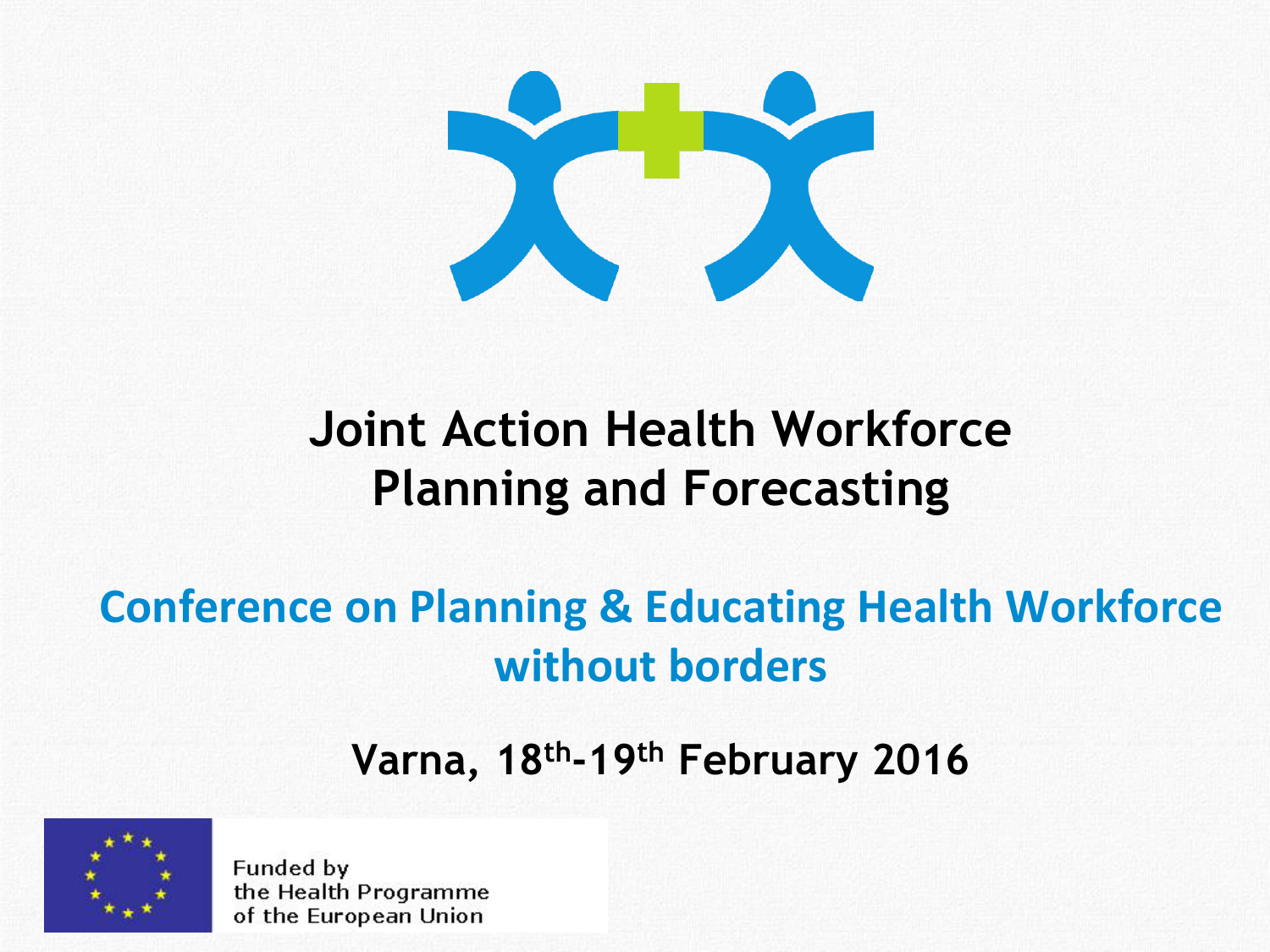

# **Conclusions of the**

# **Conference on Planning & Educating Health Workforce without borders**

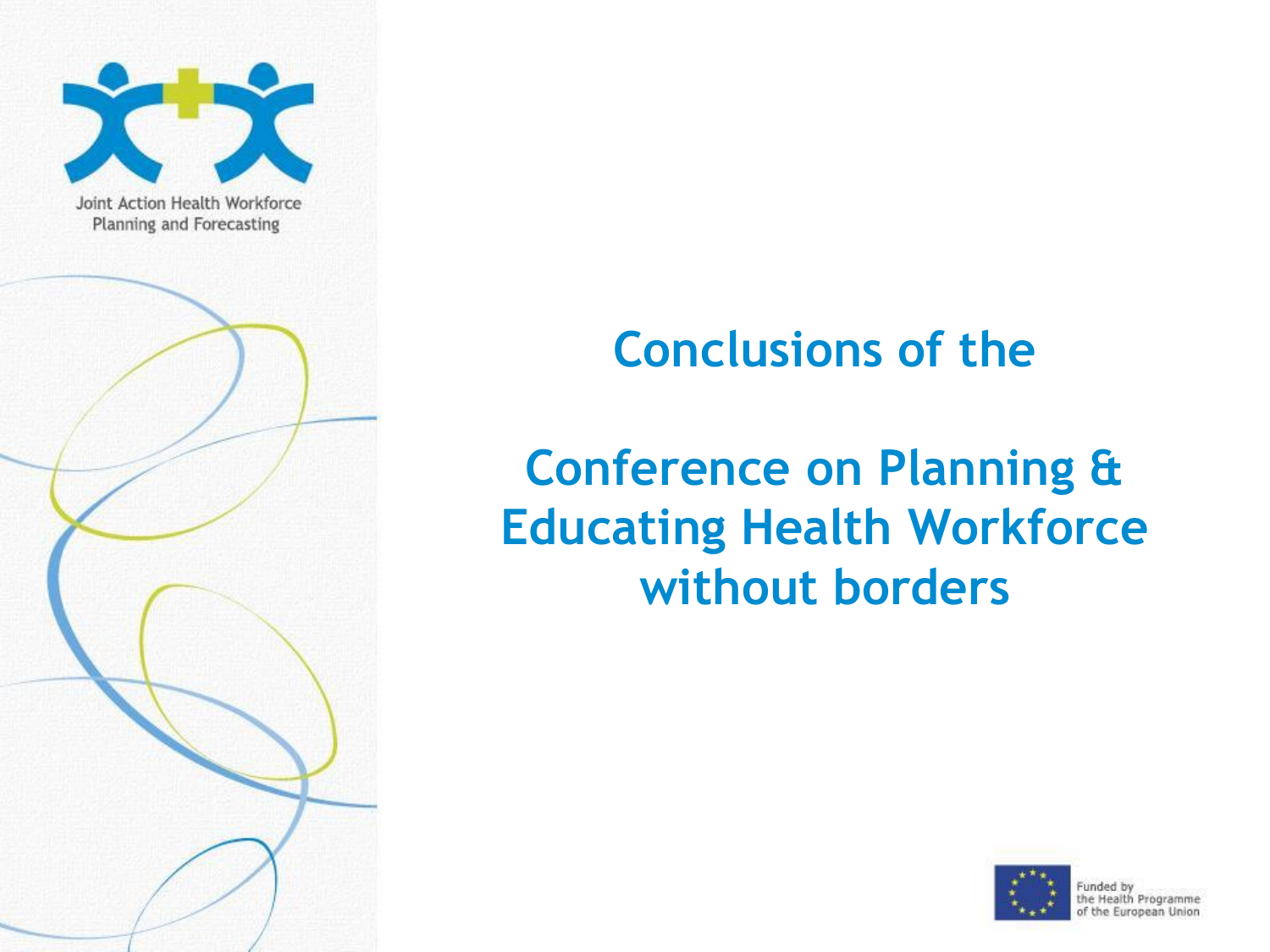

#### **CONFERENCE OBJECTIVES**



All conference speakers are demanding more / better management of Health Care

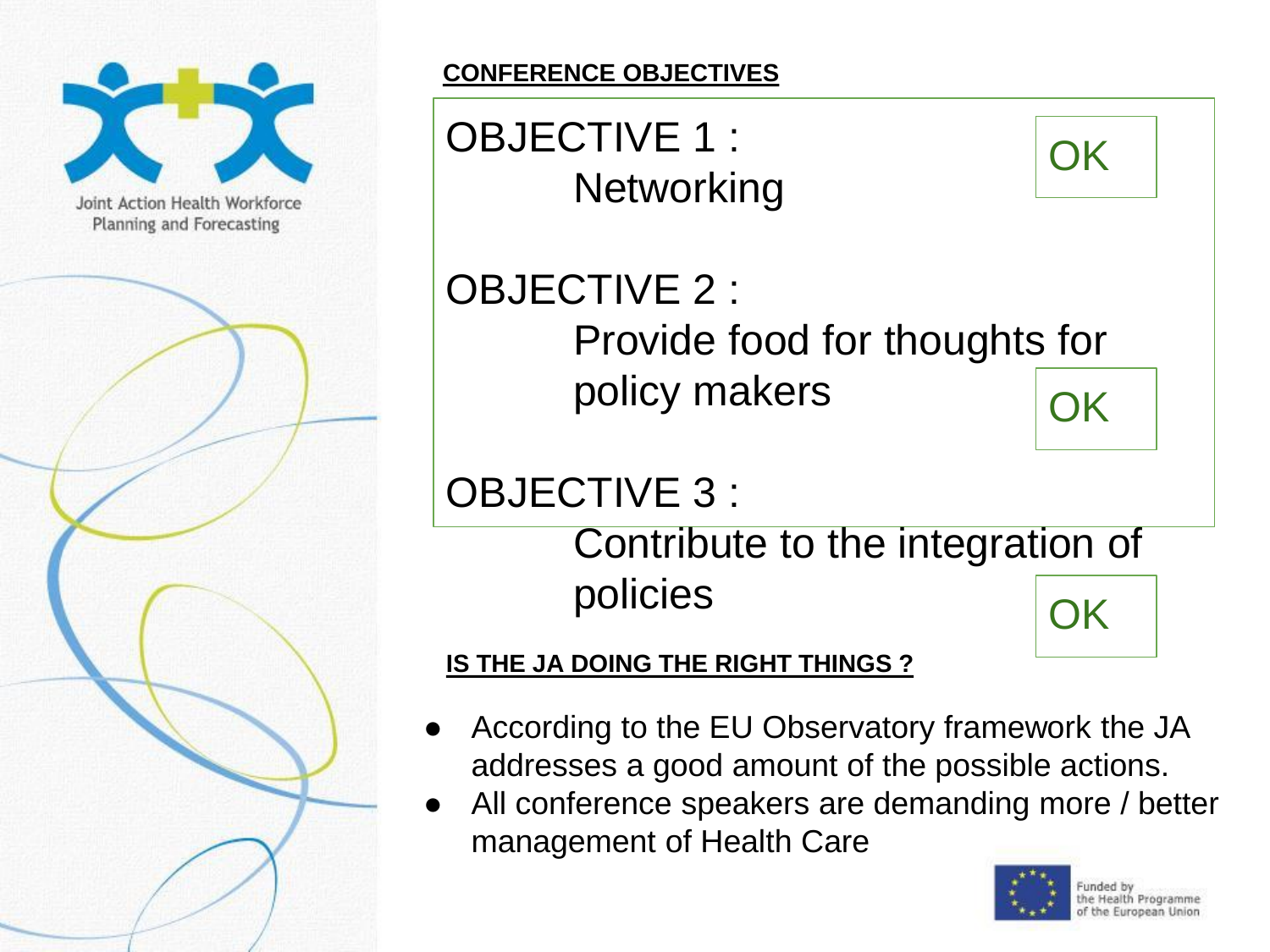### **The challenge of mobility for health professionals**

**1. Mobility data session: Could we move easily and swiftly towards a European monitoring of health workforce mobility?**

- Higher availability of international data
- Using Migration module of the JQ yearly at international level allows identification of flows and further policy actions
- Using JA defined indicators and threshold level to include mobility information in policy decision making
- National systems to collect information and use them all types of collection are useful
- The changes are rapid
	- $\rightarrow$  requiring continuous monitoring through a consistent system



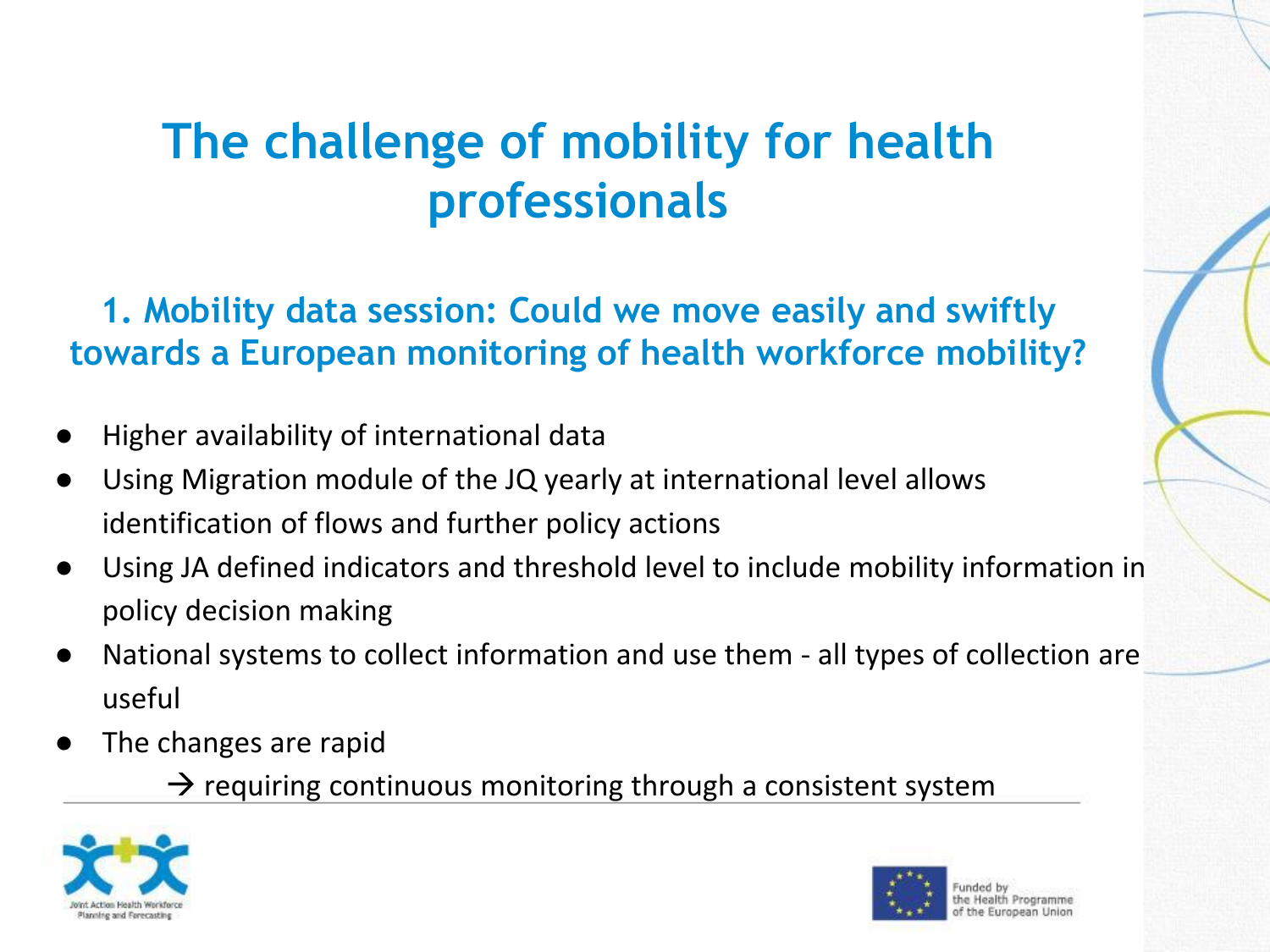#### **The challenge of mobility for health professionals**

#### **2. Health workforce education abroad session: Is this a business, an opportunity, a need, a real brain drain… or all this together?**

- Education abroad is feasible within well structured and profitable collaboration
- ERASMUS and Education abroad with cross-cultural integration is an enrichment. The Gap level of qualification is small and there is no issue to catch up.
- The challenge of students' mobility is raising also the quality of training in country abroad.
- National Selection and Quota create stress & inadequate for study atmosphere
- Find balance between Students / Money / Quality



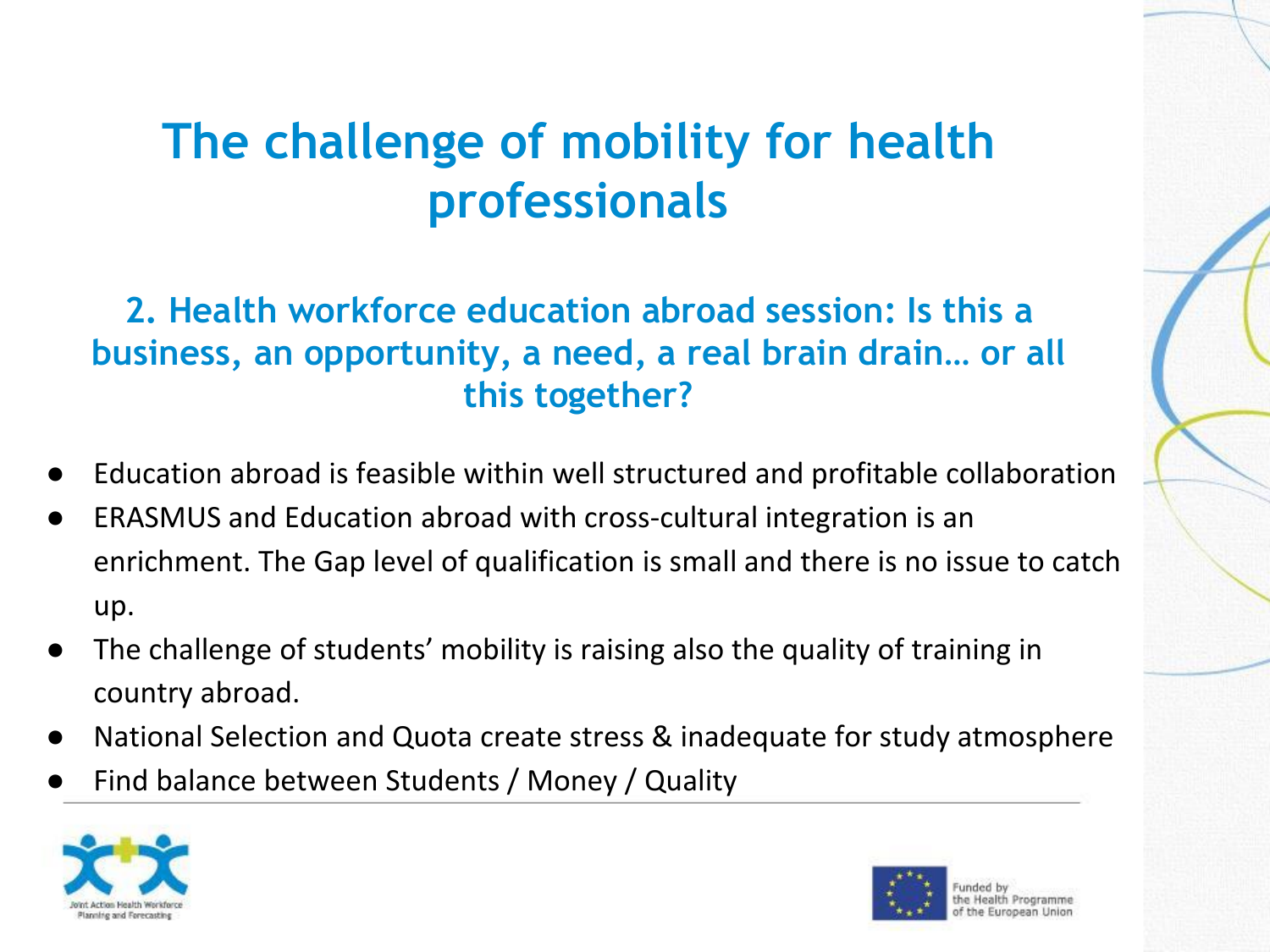### **The challenge of mobility for health professionals**

- **3. European mobility session: Is an action on European level possible or would bilateral cooperation first be applicable?**
- We have a good knowledge of the drivers of migration and of the framework of instrument on mobility. We have many tools available. We need to apply them.
- Governments should have a strategy, and Recruitment & Retention, Reform of the system, Quality and Education are among the top focus.
- Short, Medium & Long term are equally important
- From students' perspective, students migration should be in a real framework of Education strategy
- Megatrends like working conditions and technology also drives mobility, and needs global monitoring
- Attention to pay to the ethical consequence of mobility on HWF and students



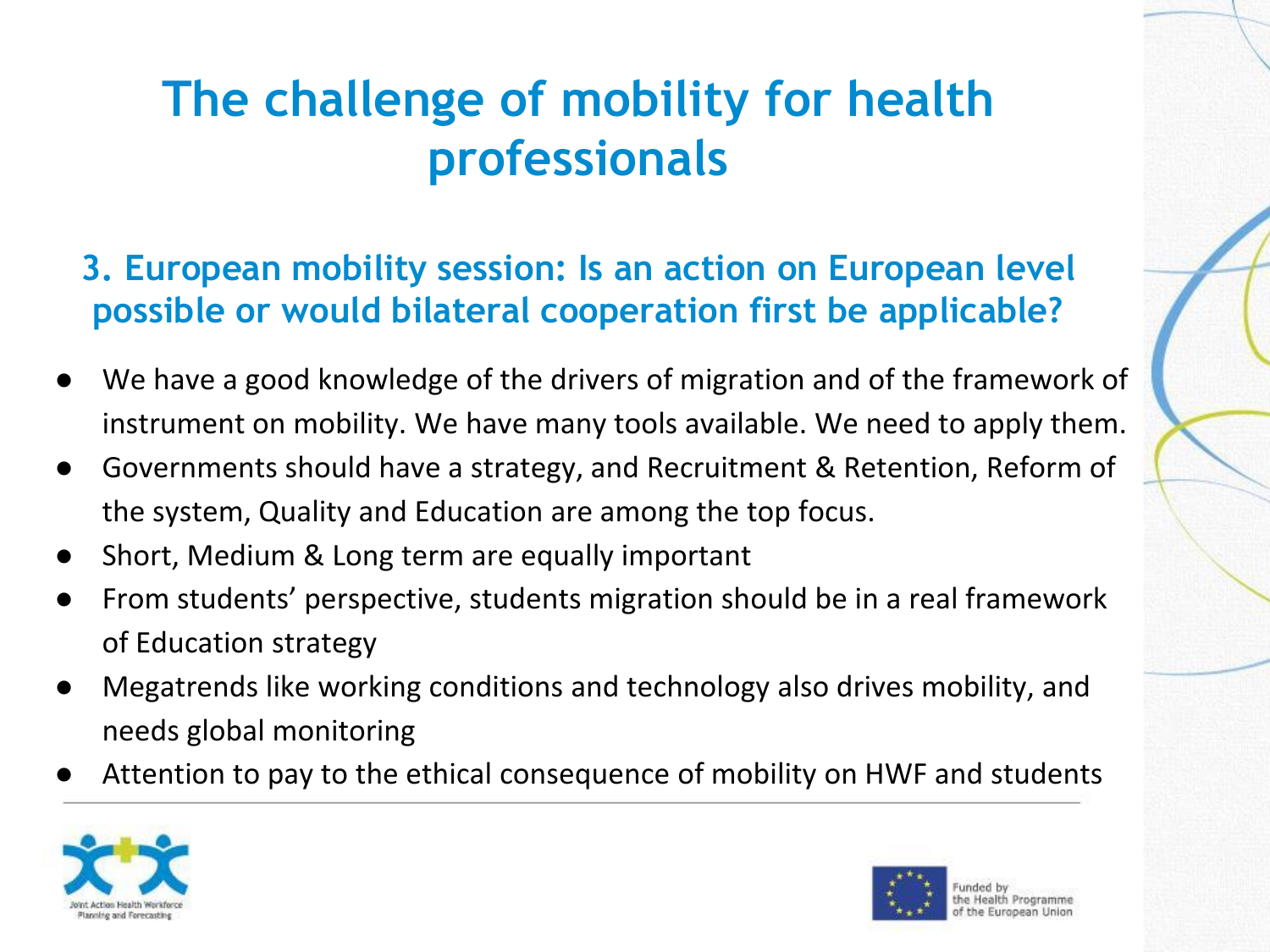### **The effect of a changing demography on health workforce needs**

**1.A. What are the main ageing consequences on health workforce and on the growing imbalances?** 

- Ageing is a fact
- Ageing is a positive society development
- We need health care age-centered and Integrated care
- Some specific needs in health care professions like increasing dentist ratio to population
- Technology can help but will not replace health workers
- Management (planning) is needed for sustainable systems, but we don't always need more planning but better planning



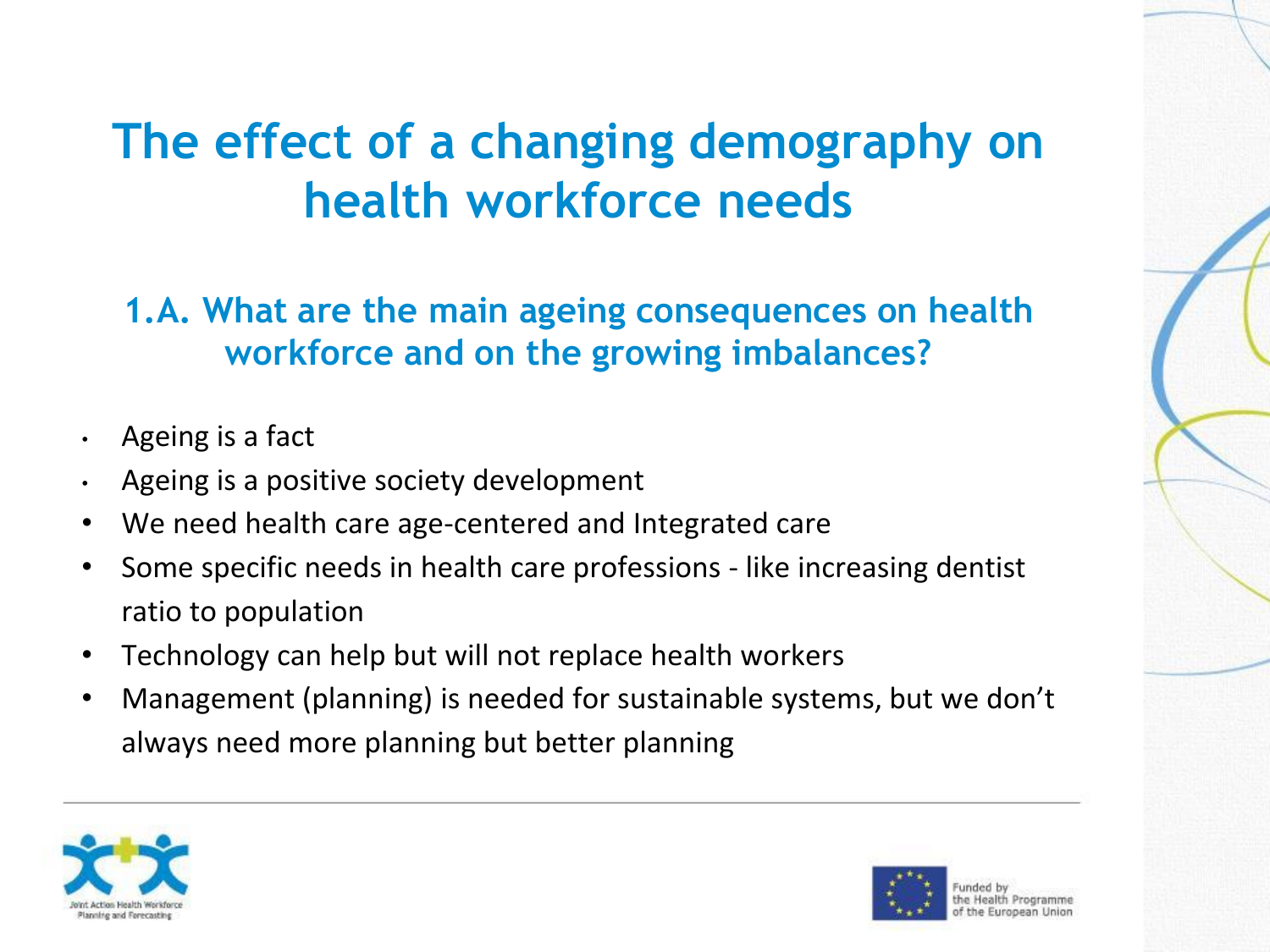### **The effect of a changing demography on health workforce needs**

#### **1.B. Can we further finance our health systems without changing their organization and the roles of health workers?**

- Finance is important, but is not everything. Some financial incentives fail.
- Equal resource distribution is the best guarantee for equal HWF distribution. Lack of management & planning might (and certainly will) increase these imbalances
- There is large room for innovation to sustain health systems with same money and even to do better
- Small countries cannot be self sustainable and need cooperation
- Retention & recruitment is strategic  $-$  There are many good practices available - but reorganisation remains a must do
- Wealthy countries with oversupply have also maldistribution



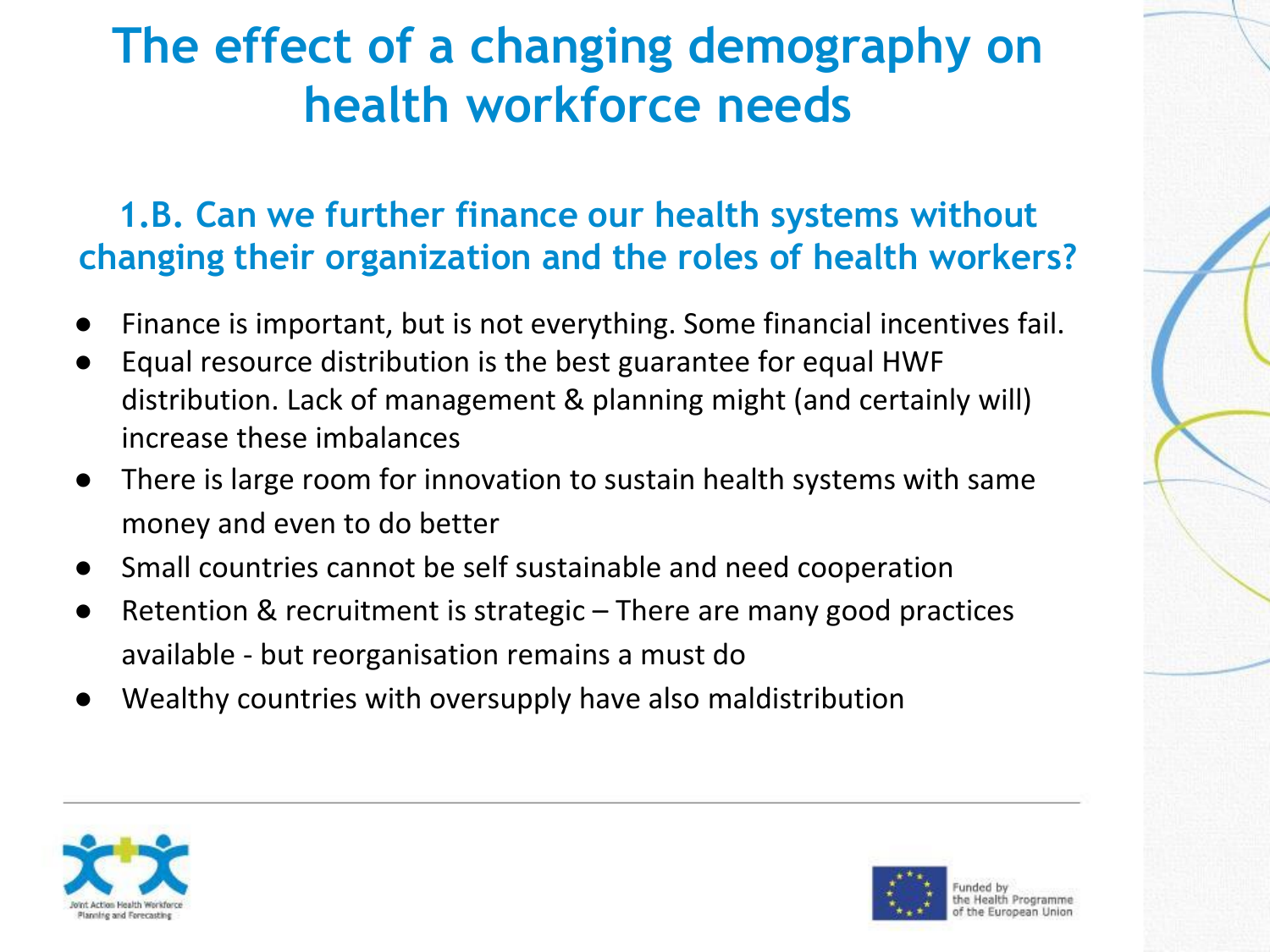# **The effect of a changing demography on health workforce needs**

#### **1.C. New skills in changing context – population perspective: Do we have other options than producing more health professionals?**

- Finance is also important from the patient perspective, driving mobility
- We need to keep the focus on Quality
- We have to recognise that poor study effort is paid beyond the 5 main professions
- We know insufficiently about skill mixes while there are very useful practice
- At planning level, multi professional projections to be performed to inform policy makers - while complex scenarios on workforce should also use system modelling.
- Producing better professionals by increasing the level of qualification but also selecting the right students from the start
- Alternative to more is well qualified, recognised, diverse and effective Health professionals



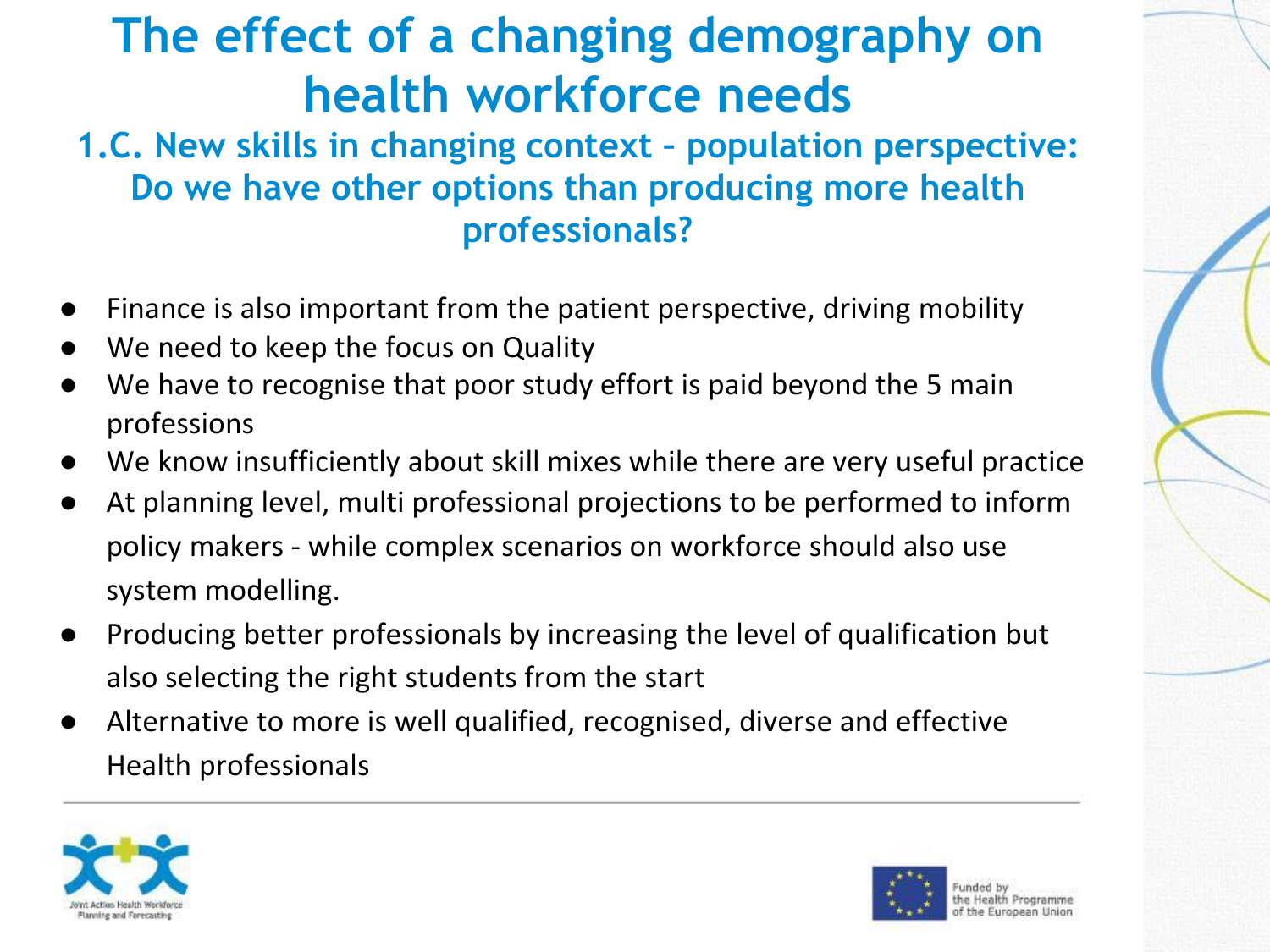# **The education of health professionals for the future**

#### **2.A. What are the lessons learned from the shortage on skills mixes?**

- Crisis and major shortages stimulate innovation the evolution of our system might be too steady to face the huge challenges
- New roles upcoming and already in place:
	- Pharmacist will provide more health services and must be trained (patient centered) accordingly
	- Primary Care practices with nurses only
	- Reshaping the landscape like creating auxiliary professions for dentists
- Skill mix could answer short term issue but must be seen long term
- Skill mix is mainly an upgrade for certain profession must be recognized
- Upgrading creates a boosting effect
- Health & educational determinants are both important to model the education needs
- Pay attention to lower qualified personal that shouldn't be left behind



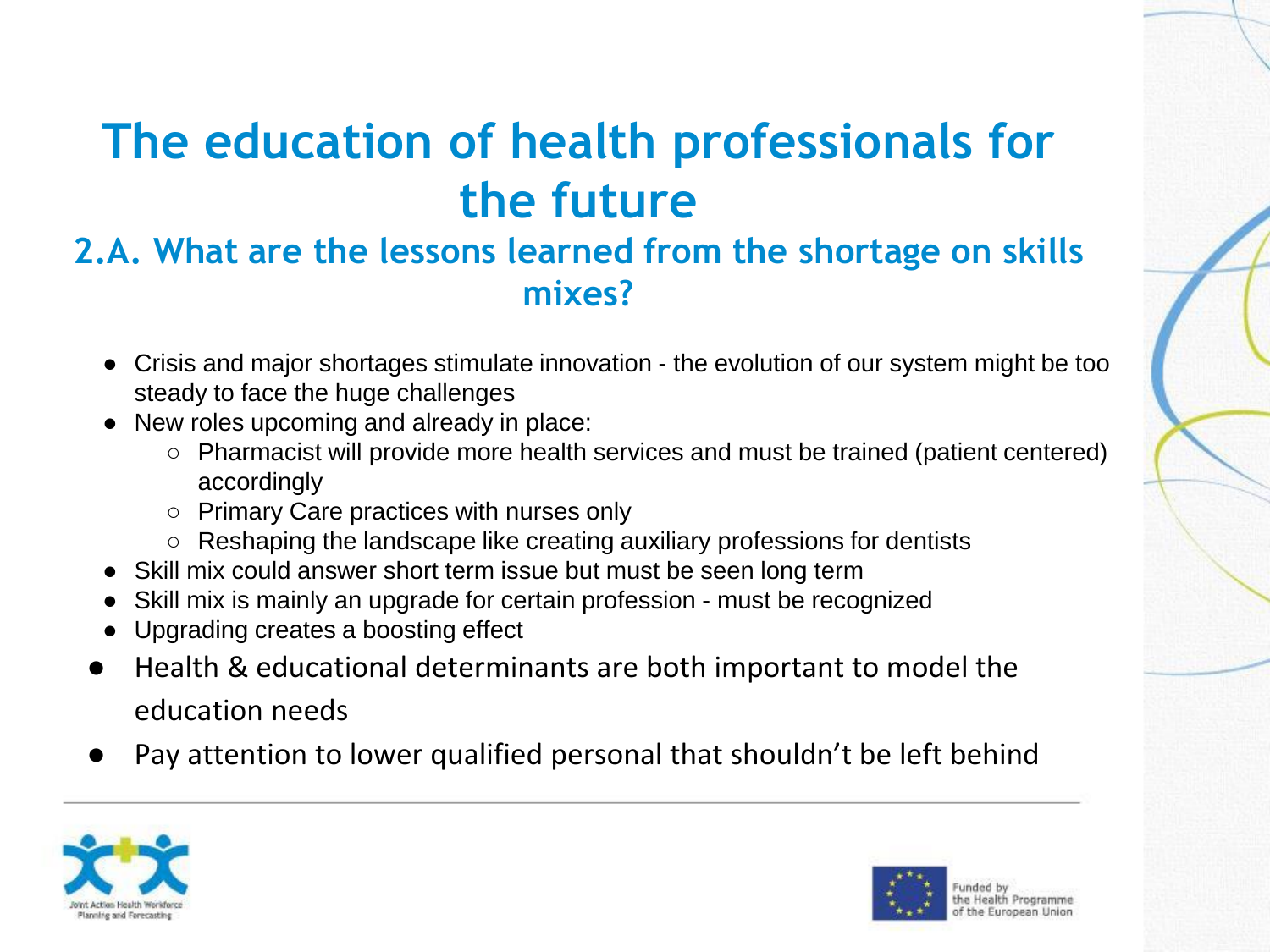### **The education of health professionals for the future**

**2.B. How should health workforce and education policies be coordinated to provide the future health professionals we need?** 

- Education has a several technical framework available
- Education needs to be fed with future of HWF research
- Practice in hospitals and primary care, evolution of the relation with patients, show the need for adapting the skills and for providing continuous training and redefining curricula
- Students request changes:
	- Needs for transformative education
	- •Needs for improvement of quality
	- •NEW CURRICULUM Community base, Quality based, Patient centered, … including leadership and management skills
- Coordination should be boosted
- e-Learning provides fantastic opportunities
- We need a process to monitor competency



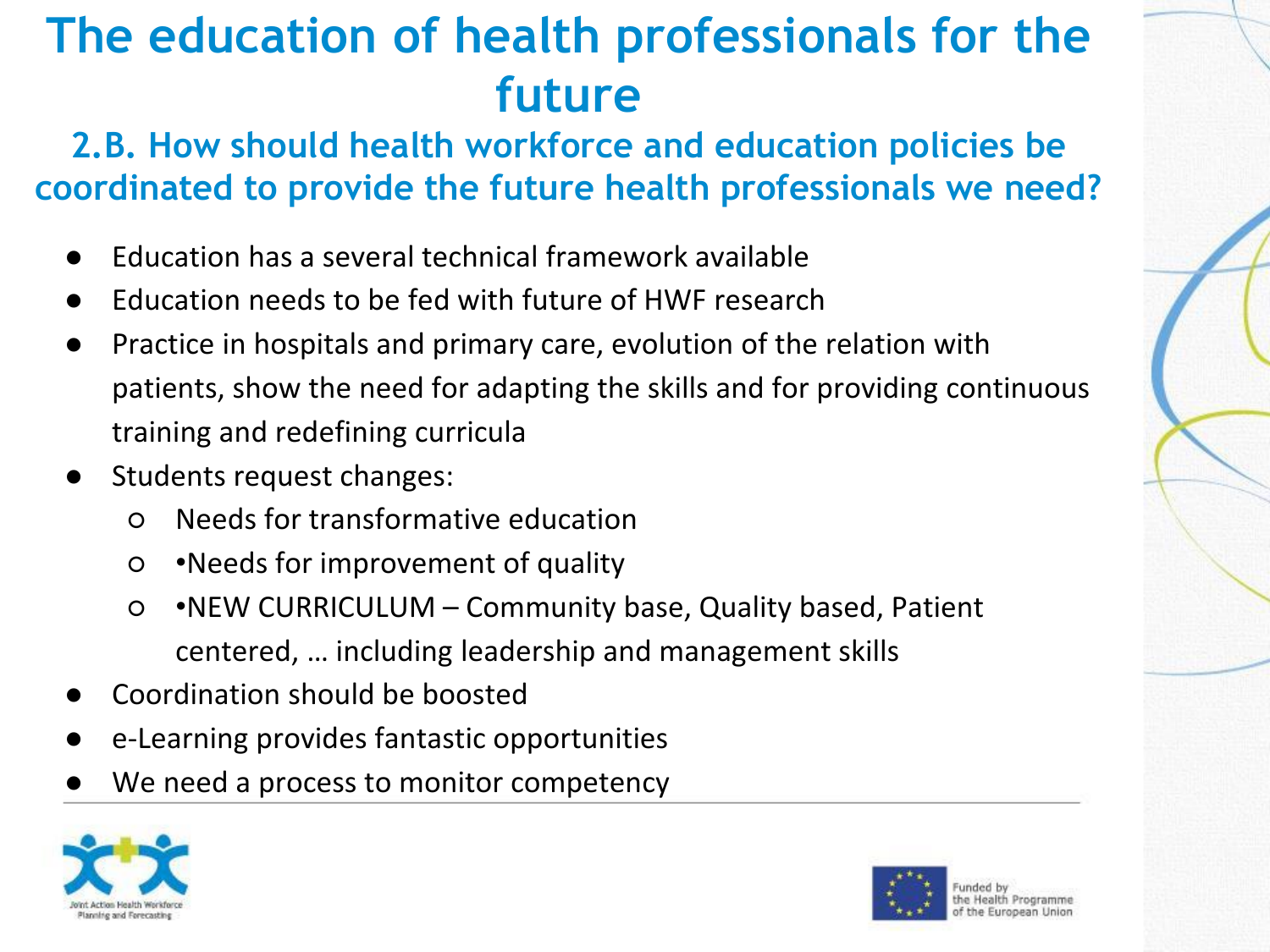# **The education of health professionals for the future**

#### **2.C. Can health workforce be converted to new skills during their career?**

- Midwifes/Nursing  $-$  It is a long procedure to achieve changes and definition of new competencies needed, and turn into regulation
- Modern training techniques offer huge possibilities but education and certification culture must change accordingly
- Skill mix is a continuous adaptation
- Skill mixes projects must be managed



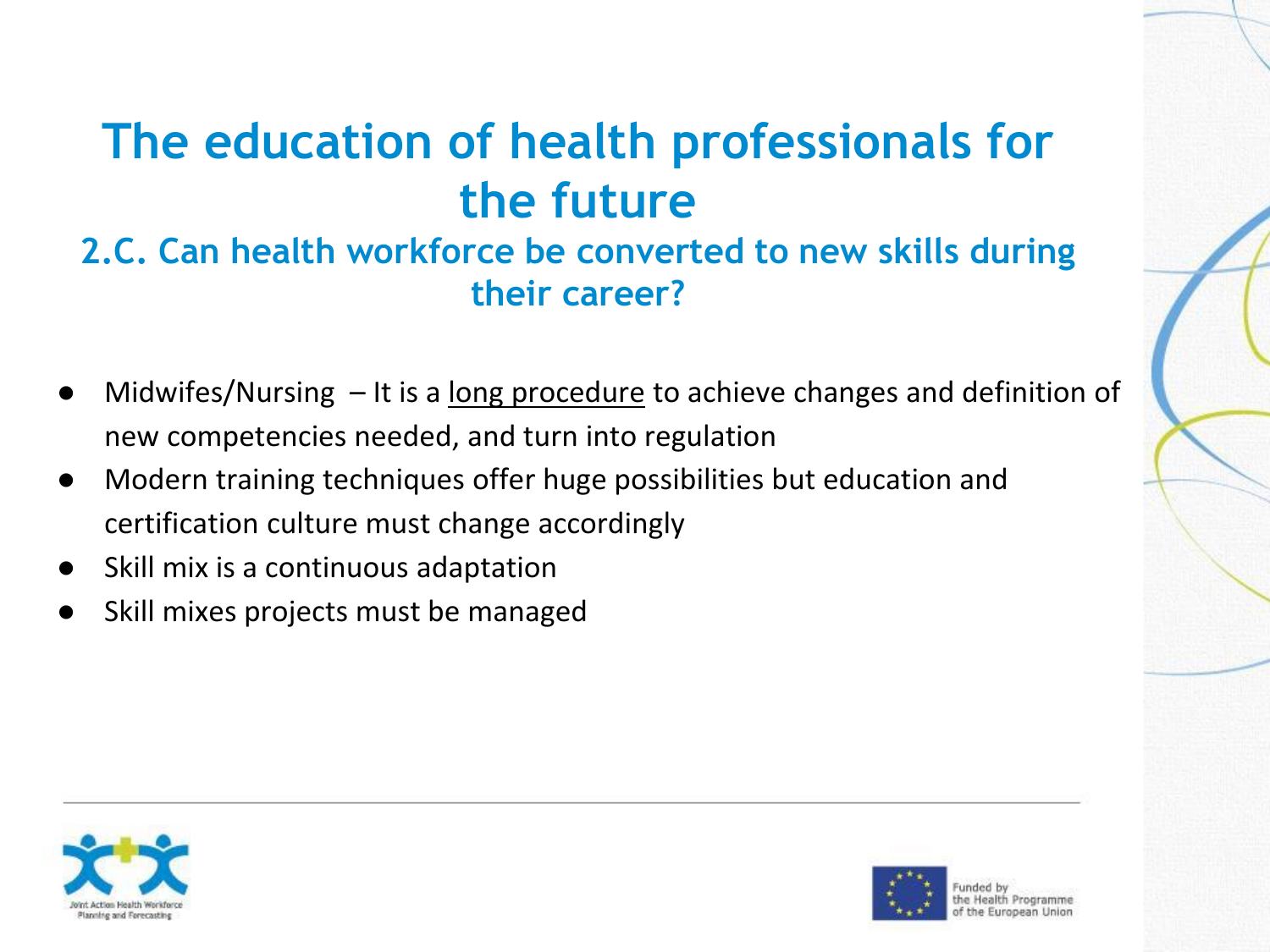#### **Next steps**

- ❖ **Conference evaluation survey – check out our website**
- ❖ **16/03/2016 Sustainability Workshop – Brussels**
- ❖ **03-04/05/2016 Closure event – Belgium**





Funded by the Health Programme of the European Union